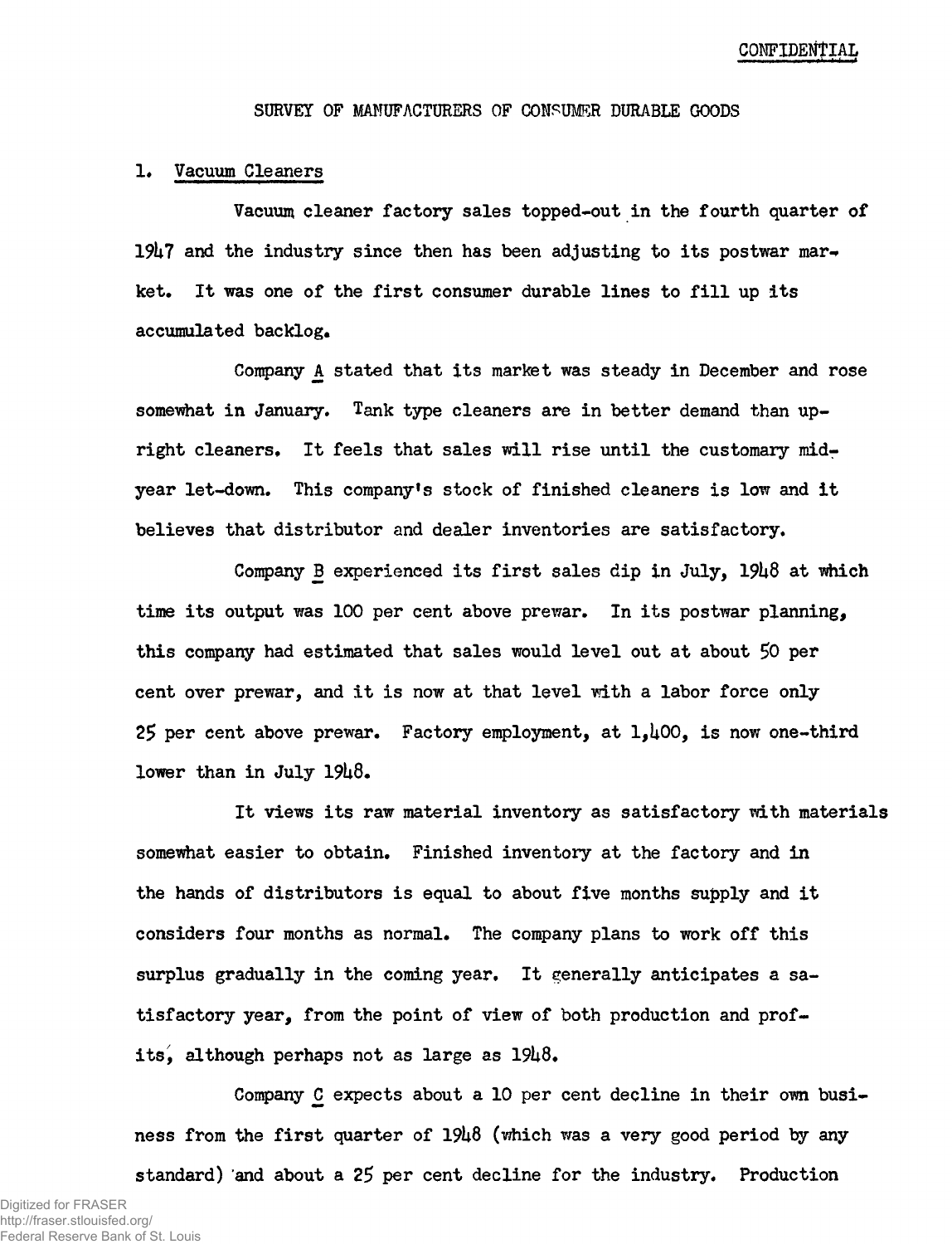in January, however, was better than December  $19\mu 8$ . This company has a very low finished inventory, but its raw materials are out of line. It has, for example, a six months supply of aluminum castings on hand and it has stopped all buying until this stock  $-$  as well as other materials  $$ is worked off. It still, however, is buying gray market steel.

All three companies report that sales made on a house-to-house basis are holding up better or even increasing whereas sales by regular retailers are not doing as well. One company is strongly in favor of Regulation W for imposing common sense down payments and putting an obstacle in the path of high pressure selling. The other two companies declared that the Regulation had reduced sales somewhat but did not appear to feel strongly on the matter, nor did they believe that sales would be stimulated materially if it were removed.

# 11. Sewing Machines

This very large manufacturer is extremely optimistic about the sales outlook and their chief problem is to increase production. They have just acquired a new plant with  $240,000$  square feet of space, and if their plans are carried to completion, will increase capacity to about 75 per cent above prewar.

There are no official production figures for this industry because there are only four manufacturers in the field. Prewar, output was estimated at from 650,000 to 700,000 electric domestic machines. It is estimated that output in  $19\mu8$  was not over 900,000 units. The war accumulated backlog is still believed to be very large. This company achieved about a  $30$  per cent unit gain in  $19\mu8$  over  $19\mu1$ , which had been the best year in their history.

 $-2 -$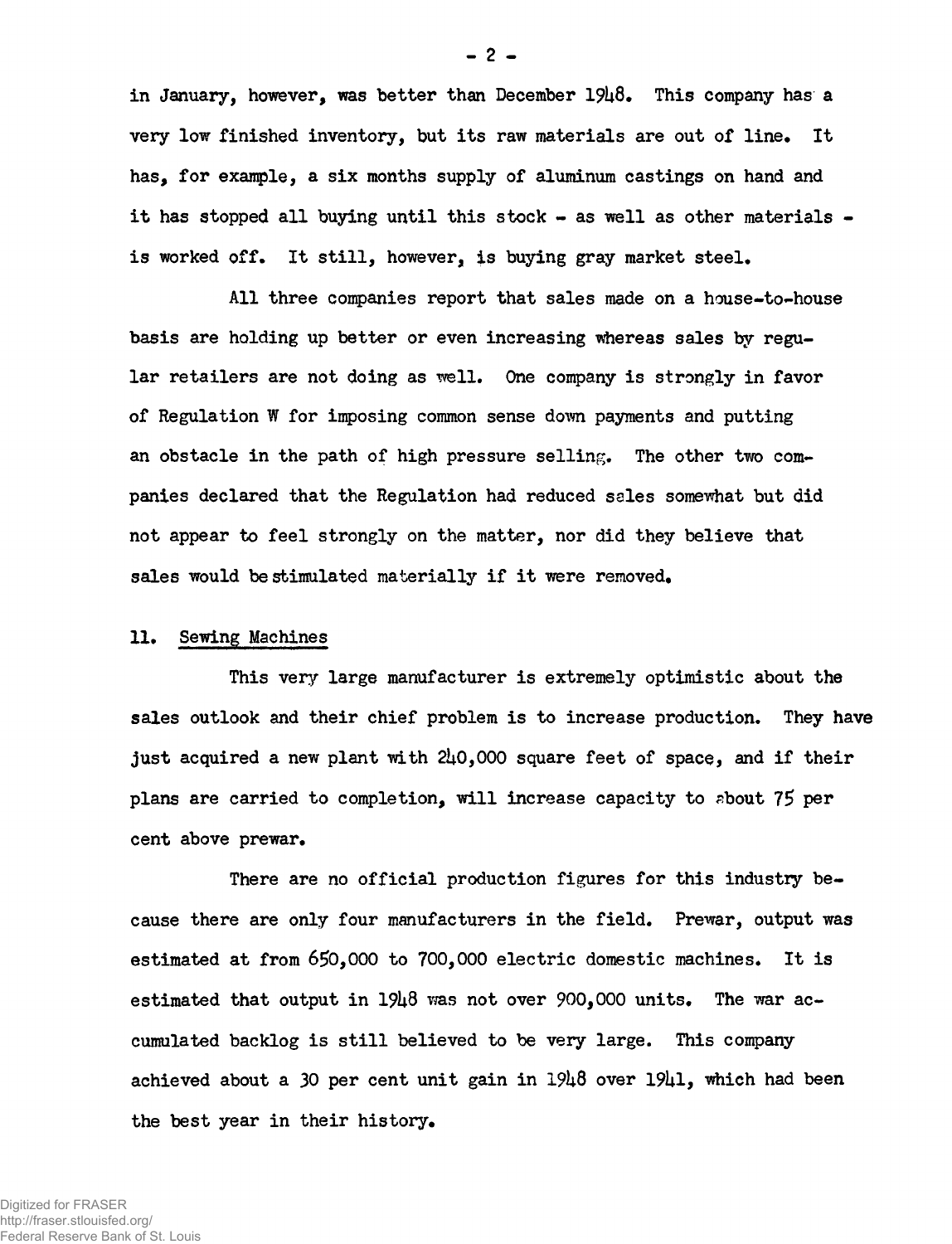Inventories in all positions - including retail - are low, although a telephone check of the eight leading retail outlets in Cleveland revealed that prompt delivery of nearly all models was possible.

The sales manager of the company indicated that a few dealer complaints had been received on Regulation W. The president stated, however, that backlogs were so large that he wasn't concerned. Moreover, the high cost of living and large down payments required for automoniles was a definite help to the industry.

### 111, Washing Machines

Factory sales of standard size home washing machines topped-out in September 1948 with sales of  $\mu$ 12,000 units. Monthly average production in  $1947-48$  was  $339.000$  units as compared with a 1936-39 monthly average of  $124,000$  -- an increase of  $17\nu\%$ . It was obvious that this sales pace could not be long maintained, December sales dropped to l8U,000 units, a decline of  $\mu\mu$  per cent from November.

Company A noted the sales decline beginning in the third week of October when daily unit output of wringer machines was  $1,700$ . January production averaged about 1,000 and one-third of the labor force, or  $1,000$  men were laid off with the balance working every other week. Production of automatic machines continues at the fourth quarter pace and machines are moving well. In wringer-machine lines, the high priced deluxe models are selling better than the small standard models.

The factory sales are running ahead of production and finished inventory is being reduced. Wholesale stocks were cut  $5,000$  units in December and this trend continued in January, It has no knowledge of dealer stocks, but they are believed satisfactory. The company has noted no pressure to reduce selling prices. Raw material inventories

**- 3 -**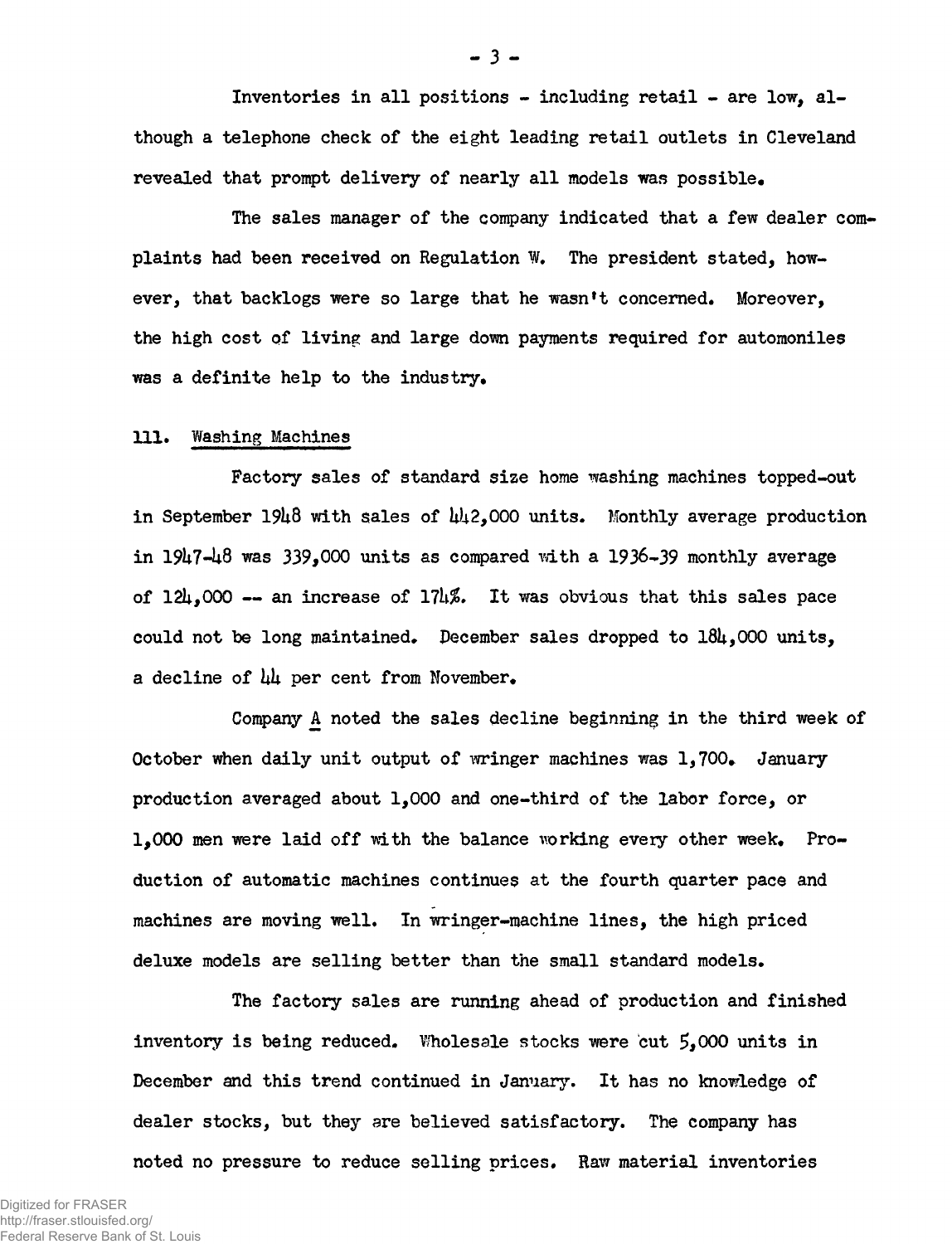are satisfactory and it can now get sufficient steel and aluminum through regular channels.

It knows of no wholesalers or retailers that are in financial trouble, although collections have slowed up somewhat. Prewar "dating" practices have been resumed.

The company is not aware of any particular dealer pressure to change Regulation W, but itself believes that modification would stimulate sales. The president of this company has been an outspoken critic of the Regulation, but the sales department has not analyzed the problem and had no recommendation to make.

This company is now reconsidering its sales strategy and believes it must begin a real selling and promotion program. Blames sales lag on Regulation W, caution of consumers after election, and lay-offs or fear of such, on lower income groups. Believes that spring and summer business will be satisfactory in relation to prewar sales.

Company B noted dealer inventories beginning to back up in October,  $19\mu8$  when daily output was nearly 1,800 units. A supplier strike of six weeks duration halted all production for that period\* Production was resumed in mid-January at a daily rate of 750 units, a drop of 58 per cent. The company produces an automatic type machine.

# IV. Gag Ranges

Industry production for the first three-quarters of  $19\mu\theta$  was nearly twice the 1941 monthly average of  $125,000$  units.

Company  $A$ , manufacturer of a high grade range, noticed the slowdown in sales on November 18. It employed about 1,000 people at that time and payroll on February  $5$  was down to  $600$ . Total gross sales in January 19U8 were 31,200,000 as compared with \$U00,000 in January 19U9.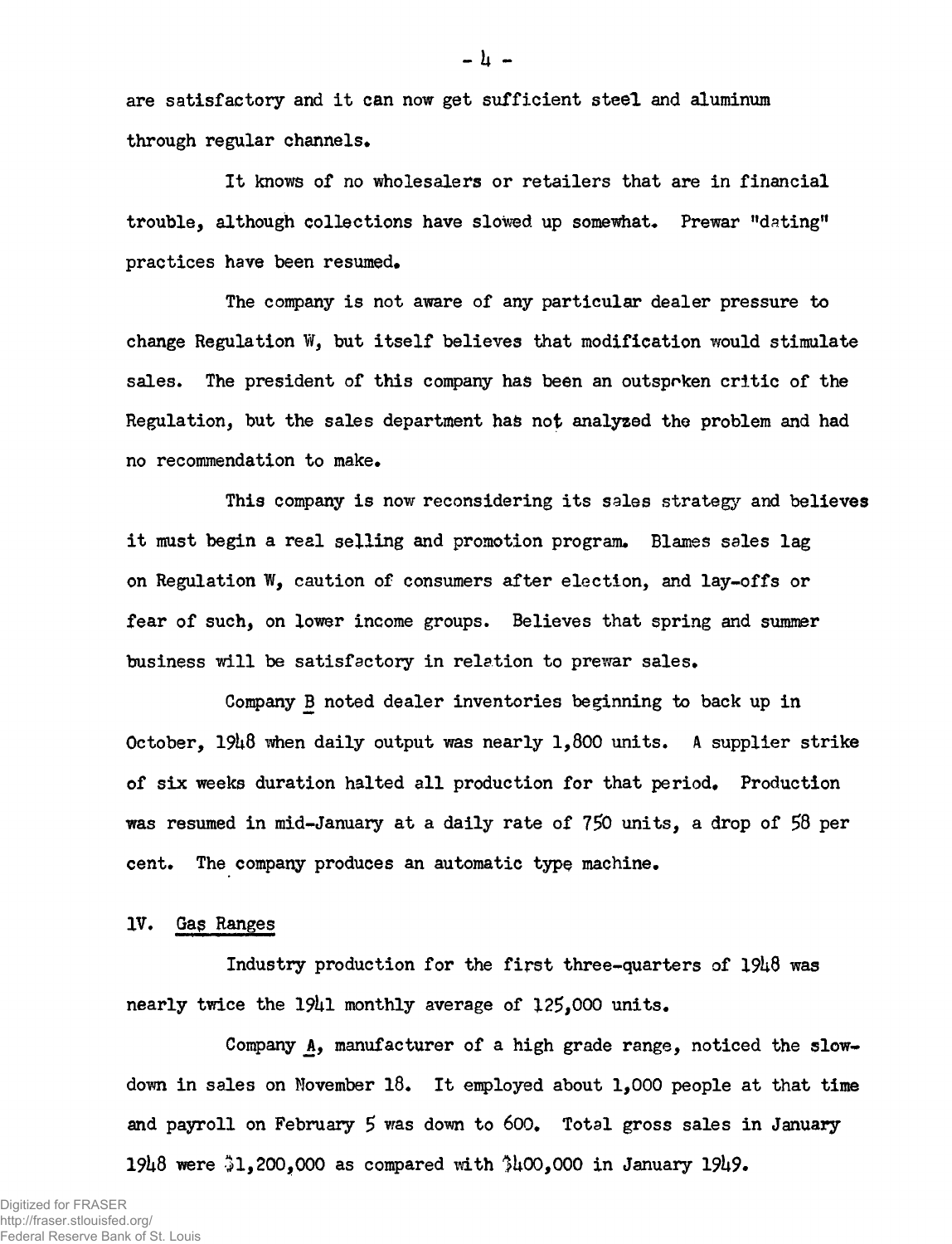The decline in sales was more than seasonal. From November 1940 to January 1941, dollar sales dropped  $\mu\delta$  per cent. From November 19 $\mu\delta$ to January 1949, sales declined 76 per cent. The company was extremely critical of Regulation W, since it believed that its whole sales program from a historical point of view depended on low down payments and long terms.

Company A has no finished goods inventory problem since it produces only on order of distributors. Raw material inventories, however, are out of line. Last year, it operated on a 60-day basis and that was its position in November. On February 1, inventory of some materials was up to 6 months and it has sharply reduced purchases. Tl:e company notes, however, that demand has decreased for its low priced lines more than deluxe items which are outselling cheaper items 3 to 1, the exact reverse of prewar sales.

Dealer and distributor inventories are believed to be heavy. Collections have slowed down slightly.

Company B operates a gray iron foundry that serves a wide variety of customers, but principally stove manufacturers. Its total tonnage is down 30-35 per cent from November with probably a 50 per cent decline in stove business. It believes that all cooking range business is off far more than seasonally.

Company C operates in western Ohio and produces for chain stores. It furloughed 600 people in early December out of a labor force of  $1,100$ . During the week ended February 12, it laid off an additional 300. Lack of orders was the reason given.

# V. Refrigerators

Refrigerator production, on the basis of limited information, appears to be well maintained in anticipation of a normal seasonal rise Digitized for FRASER http://fraser.stlouisfed.org/ Federal Reserve Bank of St. Louis

**- 5 -**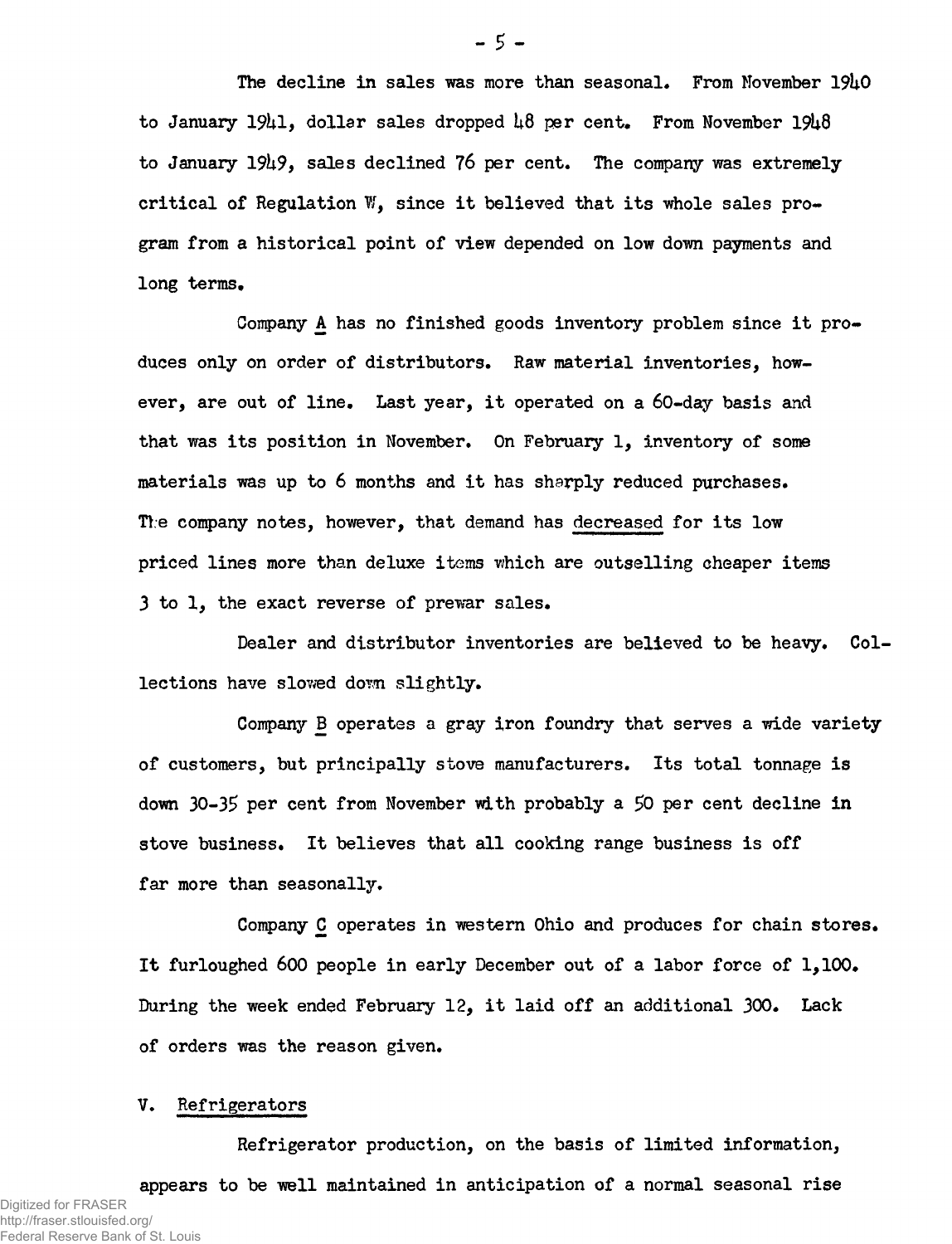in spring and summer demand. Westinghouse publicly announced in the week ended February 12, that 1,600 employees at Mansfield were being stepped up to a 6-day basis and that 100 additional employees are being hired. An increase of 20 per cent in production is planned. Enameling sheets and hardware are reported in better supply. Total appliance employment, however, is down 400 people from last fall.

It is also believed that General Electric production in Erie, Pennsylvania has not been reduced.

From additional sources, it appears that refrigerator manufacturers are storing part of current production and that dealers and distributors are being loaded with inventory that is being sent out on a "dated" basis due to inadequate factory storage space.

#### General Labor Market

The Ohio State Employment service reports that Cleveland labor market conditions are sluggish, with employment on February 1 down about one-half of one per cent from year ago levels. Total unemployment in Cuyahoga county was estimated on February 1 at 35,000 as compared with nearly 30,000 on January 1. Current unemployment amounts to about 6 per cent of non-agricultural employment.

A survey of 173 manufacturers indicated that employment pn January 15 was only 3 per cent lower than on November 15. Reasons given were lack of orders for gray iron castings, uncertain consumer demand and high inventories, retooling for new auto models, and seasonal declines in such lines as toys, scooters, and bicycles.

The Cleveland Chamber of Commerce monthly survey of 100 companies revealed a January decline of only .6 of one per cent from December levels.